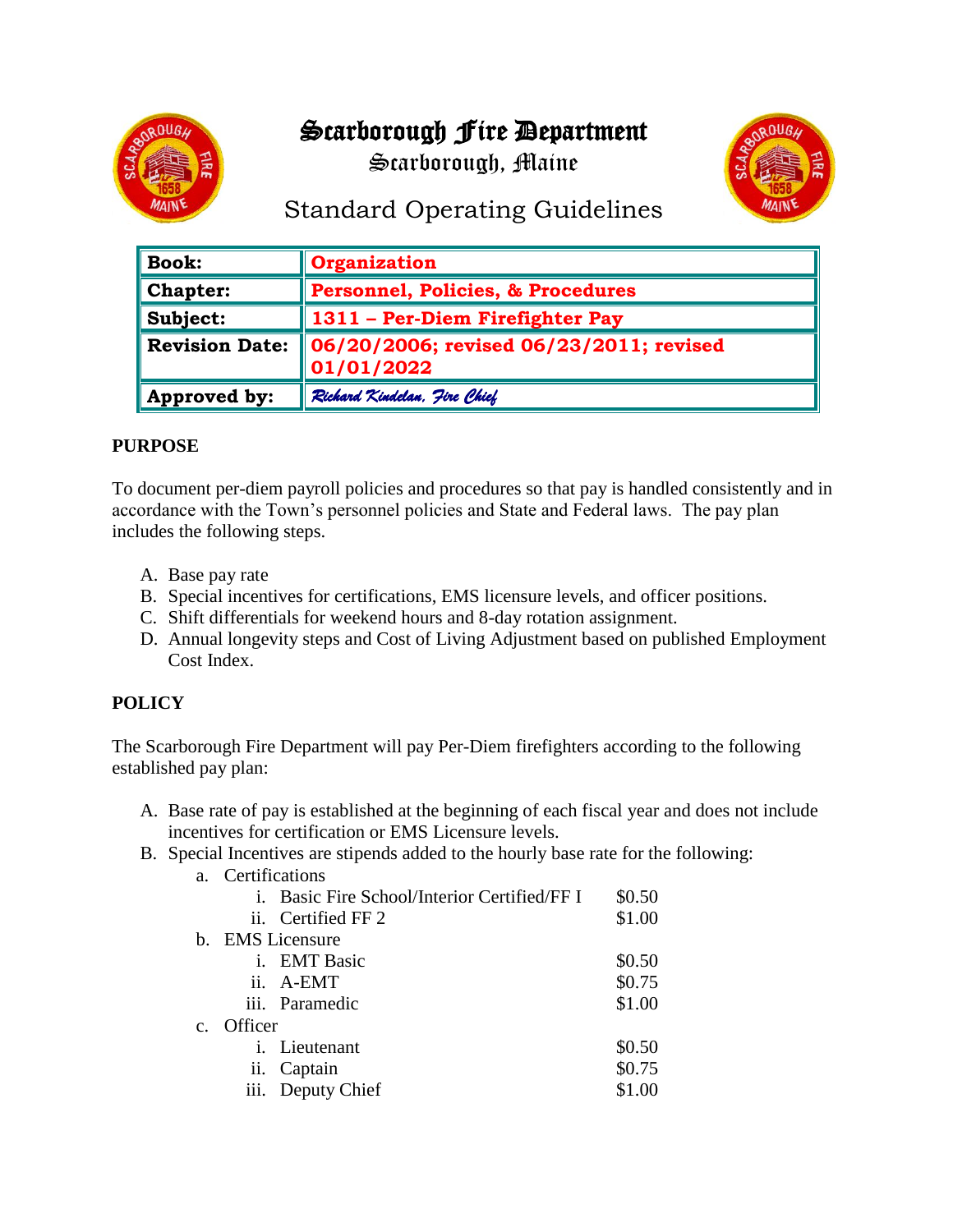- C. Longevity Step
	- a. Employees in good standing will receive an annual 1.25% step increase each year effective the first pay week after 7/1. Employees are also eligible for an annual cost of living adjustment (COLA) based on the Employer Cost Index (ECI) for government employees. To be in good standing employees must:
		- i. Be fully compliant with mandatory training requirements
		- ii. Be complaint with valid respiratory clearance including fit test and gear check
		- iii. Be compliant with working the minimum of 12 shifts (120 hours) during the preceding fiscal year.
- D. Shift Differential
	- a. An additional \$2.50/hour differential is applied for hours worked as follows:
		- i. Hours worked between 0800 and 2000 hours on a Saturday or Sunday
		- ii. Hours worked between 0800 and 2000 hours for employee's working their assigned 8-day-rotation schedule.
- E. Advanced EMS Provider (AEMS Position)
	- a. A Per-Diem AEMS position has been established to provide an EMS provider assigned to a front-line ambulance daily between 0800-2000 hours. Per-Diem employees licensed as Advanced EMT or Paramedic, and authorized to work the AEMS position shall be compensated as follows:
		- i. A-EMT rate \$21.00/hour
		- ii. Paramedic rate \$25.00/hour

| Year                                   |       | າ     | 3     | 4     | 5     | 6     |       | 8     | 9     | 10    | 11    | 12    |
|----------------------------------------|-------|-------|-------|-------|-------|-------|-------|-------|-------|-------|-------|-------|
| Base Pay Rate for Rookie / Provisional | 15.00 | 15.19 | 15.38 | 15.57 | 15.76 | 15.96 | 16.16 | 16.36 | 16.57 | 16.77 | 16.98 | 17.20 |
| With COLA adjustment on 7/1            |       |       |       |       |       |       |       |       |       |       |       |       |
|                                        |       |       |       |       |       |       |       |       |       |       |       |       |
| Year                                   | 13    | 14    | 15    | 16    | 17    | 18    | 19    | 20    | 21    | 22    | 23    | 24    |
| Base Pay Rate for Rookie / Provisional | 17.41 | 17.63 | 17.85 | 18.07 | 18.30 | 18.53 | 18.76 | 18.99 | 19.23 | 19.47 | 19.71 | 19.96 |
| With COLA adjustment on 7/1            |       |       |       |       |       |       |       |       |       |       |       |       |
|                                        |       |       |       |       |       |       |       |       |       |       |       |       |
| Year                                   | 25    | 26    | 27    | 28    | 29    | 30    | 31    | 32    | 33    | 34    | 35    | 36    |
| Base Pay Rate for Rookie / Provisional | 20.21 | 20.46 | 20.72 | 20.98 | 21.24 | 21.51 | 21.77 | 22.05 | 22.32 | 22.60 | 22.88 | 23.17 |
| With COLA adjustment on 7/1            |       |       |       |       |       |       |       |       |       |       |       |       |

## **PROCEDURE**

- A. Each employee shall log into the department's payroll records management system and accurately enter their daily attendance to include the total number of hours worked and any applicable special pay codes (differential).
- B. The time of duty shall be rounded to the nearest  $\frac{1}{4}$  hour increment.
- C. Per-Diem employees who are "held over" on an emergency incident shall record that time in an additional entry with the incident number indicated in the **Attendance Comments** field.